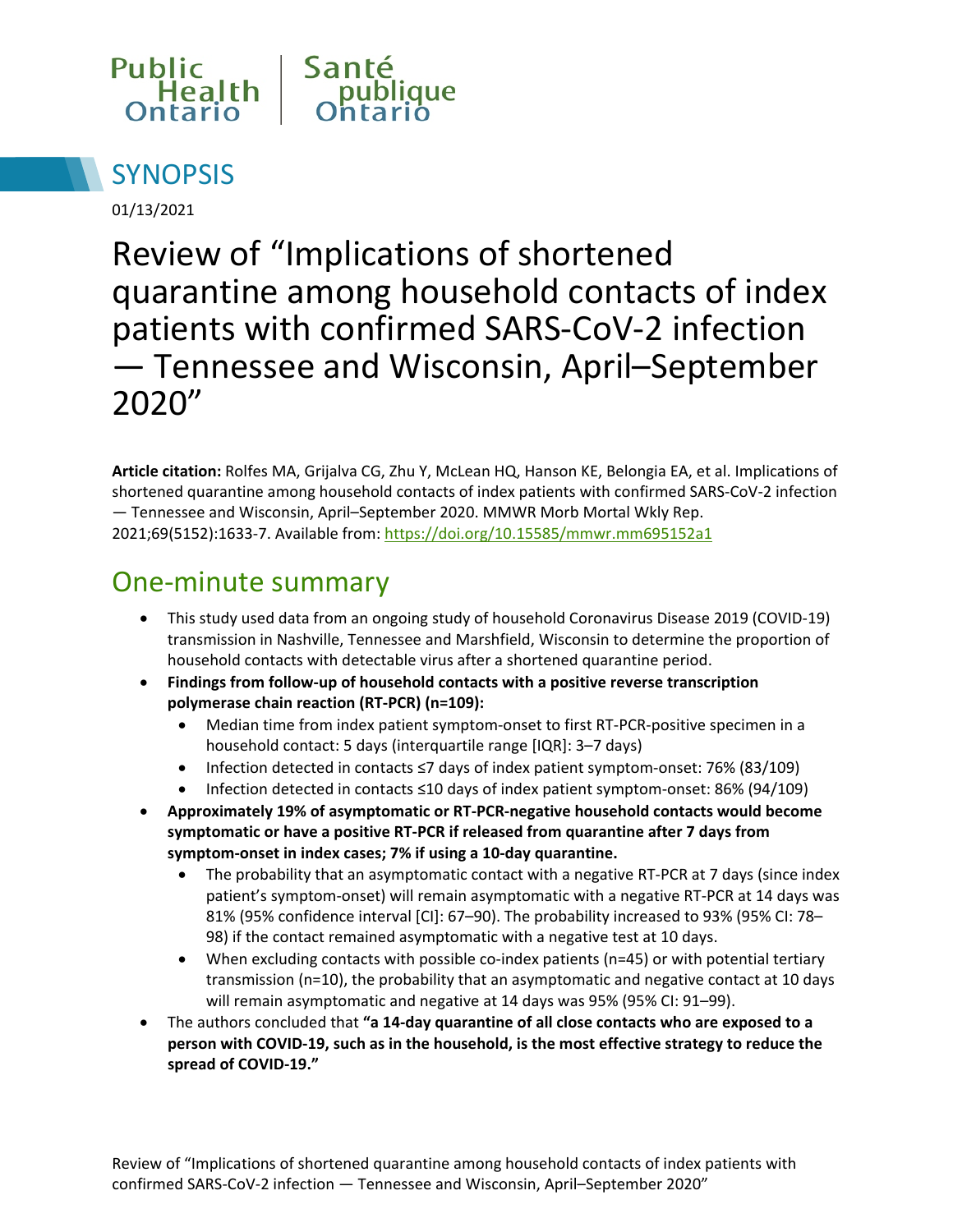# Additional information

- Eligibility for household contacts (April to September 2020) (n=105 index patients):
	- Index patient with symptoms for <7 days
	- Index patient has laboratory-confirmed infection
	- No symptoms present in contacts leading up to the date of the index patient's illness-onset
- Household contacts monitored their symptoms and self-collected respiratory specimens (nasal swab only or nasal swab and saliva) daily for 14 days; specimens were tested using RT-PCR.
- **Characteristics of household contacts (n=185):** 
	- Median household contacts per index patient: 1 (IQR: 1-2)
	- Percent male household contacts: 45%
	- Median age of household contacts: 27 years (IQR: 15–45)
	- Median time from index patient symptom-onset to contact enrollment: 4 days (IQR: 2-4)
	- Median time from index patient symptom-onset to follow-up conclusion: 16 days (IQR: 15– 17)
- **Limitations:**
	- The index patient's symptom-onset date was used as the latest possible exposure for household contacts, but there is potential for later exposures.
	- The exposure for positive household contacts was assumed to be the index patient; however, community exposure cannot be ruled out in some instances.
	- The results cannot be applied to instances using rapid point-of-care tests with lower sensitivity or where timely results from RT-PCR are not possible.

### PHO reviewer's comments

- In this study, symptom-onset date of the case was used to assess the risk of transmission in household contacts. The results suggest that extending quarantine to start from last exposure to the case (end of infectious period) may not be required, and that quarantining for 14 days from the case's symptom-onset date and testing at day 10 of quarantine may be sufficient to identify secondary cases and prevent further transmission in household contacts with ongoing exposure to the case.
- The results do not describe whether the index case was self-isolating from their household contacts. Therefore, it is unknown when or whether the index case began self-isolating within their home or the adequacy of self-isolation, if it occurred. Therefore, the ongoing risk of transmission to household contacts once the case was identified is unknown. However, the median time to contact enrollment was 4 days from index patient symptom-onset, so ongoing exposure during the pre-symptomatic period and the initial few days of symptoms, when the case is most infectious, is likely.
- There was no information presented on risks to other household members when there were contacts with possible co-index patients or potential tertiary transmission to assess risk from different exposure scenarios.
- In terms of implications for practice, currently in Ontario, household contacts that cannot effectively self-isolate from a case (e.g., due to care needs, interactions with/between young children) are recommended to continue to self-isolate for 14 days from last exposure to the case while the case was infectious. This can mean up to 24 days of self-isolation from when the case's symptoms began (14 days after the case ended isolation on day 10), which has significant impacts on individuals.